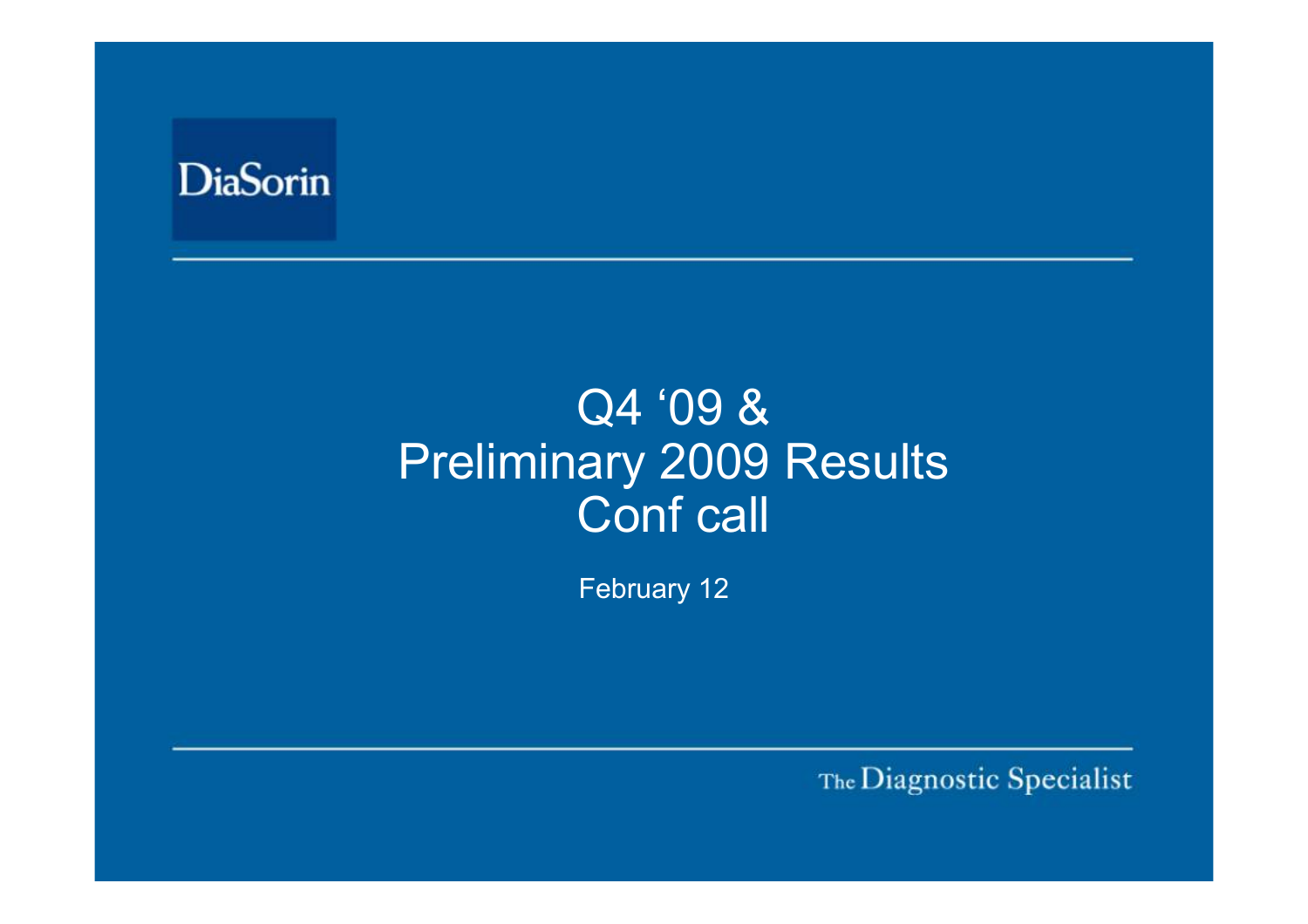

## **Q4 09 highlights**

- ●**Revenues grow by 15.5% (+18.9% at constant exchange rate)**
- ● **North America market keep growing: Q4 sales up 32.3% as reported (+44.4% at constant exchange rates) vs previous year, supported by Vit. D and ID sales (including Biotrin products sales)**
- $\bullet$  **Steady enlargement of Liaison installed base, from ca. 2510 (31/12/08) to ca. 2975 (31/12/2009)**
- ● **Significant consistent improvement of operating margins:**  ¾ **Gross Margin +23.2% (70.7% of tot. sales)** ¾ **Ebit +33.5% (33% of tot. sales)**
- ●**Strong increase of Net Results: +56.1% Q4 09 vs Q4 08**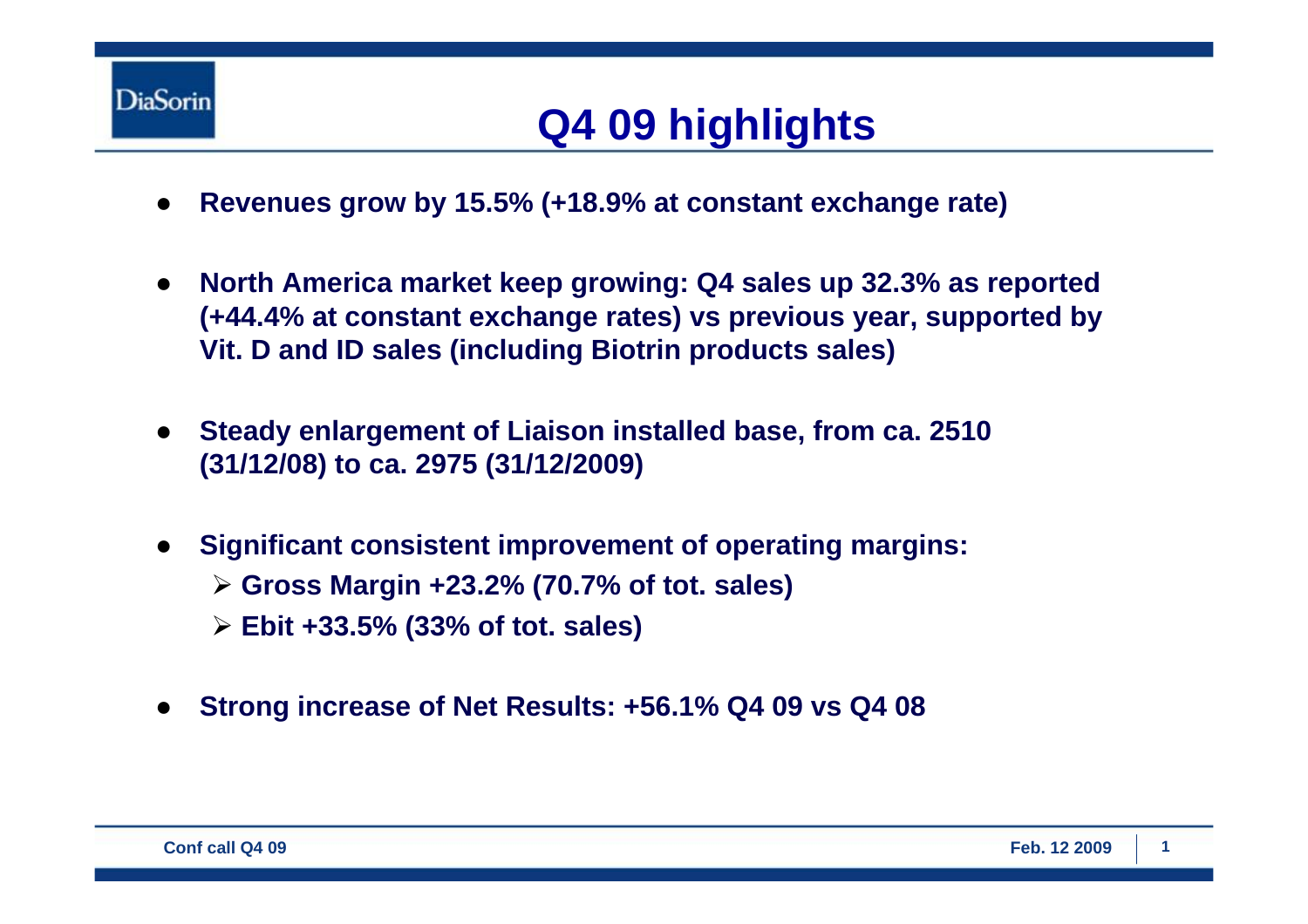**DiaSorin** 

## **Q4 Results: income statement**

| millions $\epsilon$               | Q4 2009 | Q4 2008    | $\Delta$ |
|-----------------------------------|---------|------------|----------|
| <b>Net Revenues</b>               | 79.1    | 68.5       | $+15.5%$ |
| <b>Gross profit</b>               | 55.9    | 45.4       | $+23.2%$ |
| Margin                            | 70.7%   | 66.3%      |          |
| G&A                               | (9.1)   | (7.7)      |          |
| R&D                               | (4.7)   | (4.1)      |          |
| <b>S&amp;M</b>                    | (15.7)  | (12.8)     |          |
| <b>Total Operating Expenses</b>   | (29.5)  | (24.6)     |          |
| % on sales                        | (37.3%) | $(35.9\%)$ |          |
| Other operating Income/(Expenses) | (0.3)   | (1.2)      |          |
| <b>Ebit</b>                       | 26.1    | 19.6       | $+33.5%$ |
| <b>Margin</b>                     | 33.0%   | 28.6%      |          |
| Net Financial Income/(Expense)    | (1.3)   | (3.6)      |          |
| Tax                               | (9.0)   | (5.9)      |          |
| <b>Net Result</b>                 | 15.8    | 10.1       | 56.1%    |
| <b>Ebitda</b>                     | 30.7    | 23.9       |          |
| <b>Margin</b>                     | 38.8%   | 34.9%      |          |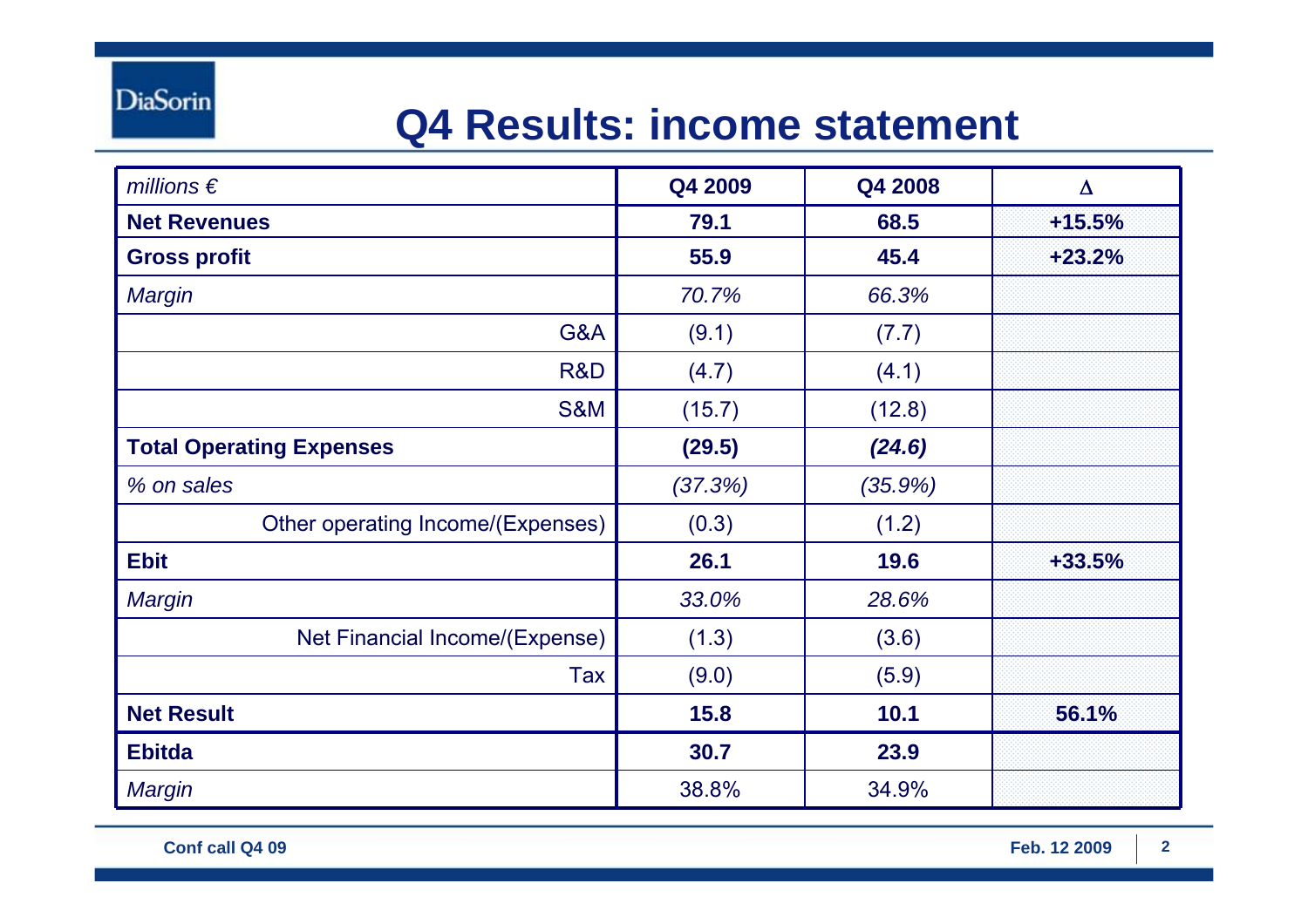### **Revenues break down Q4: by technology**

CLIA sales keep growing **+31.1% Q409 vs. Q408,** thanks to:

- •Installed base enlargement : +465 new instruments placed in 2009
- $\bullet$ Portfolio menu enlargement in the last few years
- •Vit. D sales boost

**DiaSorin** 

**Revenues mix by technology improved towards CLIA kits, from 58.3% in Q4 08 to 66.1% in Q4 09 of total sales** 



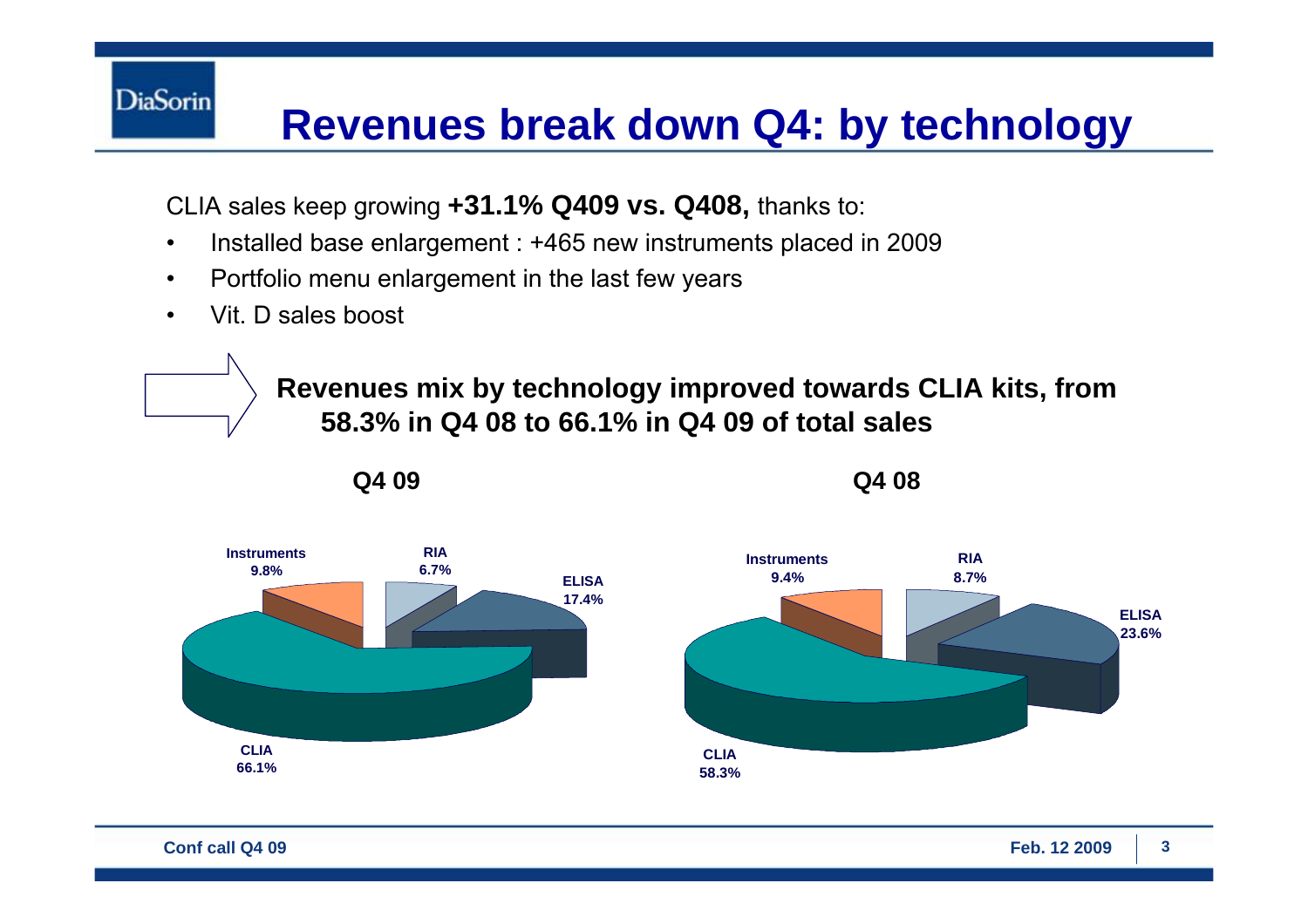#### **DiaSorin**

#### **Revenues break down Q4: by geography**

|                       | Q4   |      |          |
|-----------------------|------|------|----------|
| millions $\epsilon$   | 2009 | 2008 |          |
| Italy                 | 14.2 | 12.6 | $+13,3%$ |
| <b>Rest of Europe</b> | 25.7 | 22.7 | $+13.0%$ |
| <b>North America</b>  | 26.5 | 20.0 | $+32.3%$ |
| <b>Rest of World</b>  | 12.7 | 13.2 | $-3.6%$  |
| <b>Total</b>          | 79.1 | 68.5 | 15.5%    |

●In Europe, increased market share in consolidated as well as in developing markets:

| <b>Italy</b>   | $+13.3\%$ | Q4 09 vs. Q4 08 |
|----------------|-----------|-----------------|
| <b>France</b>  | $+24.1\%$ | Q4 09 vs. Q4 08 |
| <b>Germany</b> | $+13.9%$  | Q4 09 vs. Q4 08 |

- ● In North America, strong growth though affected by exchange rate trend :
	- + 32.3%Q4 09 vs. Q4 08 as reported
	- **+ 44.4% Q4 09 vs. Q4 08** at comparable FX
- ● In Rest of the World, positive trends in recent initiatives and distributors' markets **Israel** +59.5% Q4 09 vs. Q4 08, at comparable FX **China** +28.4% Q4 09 vs. Q4 08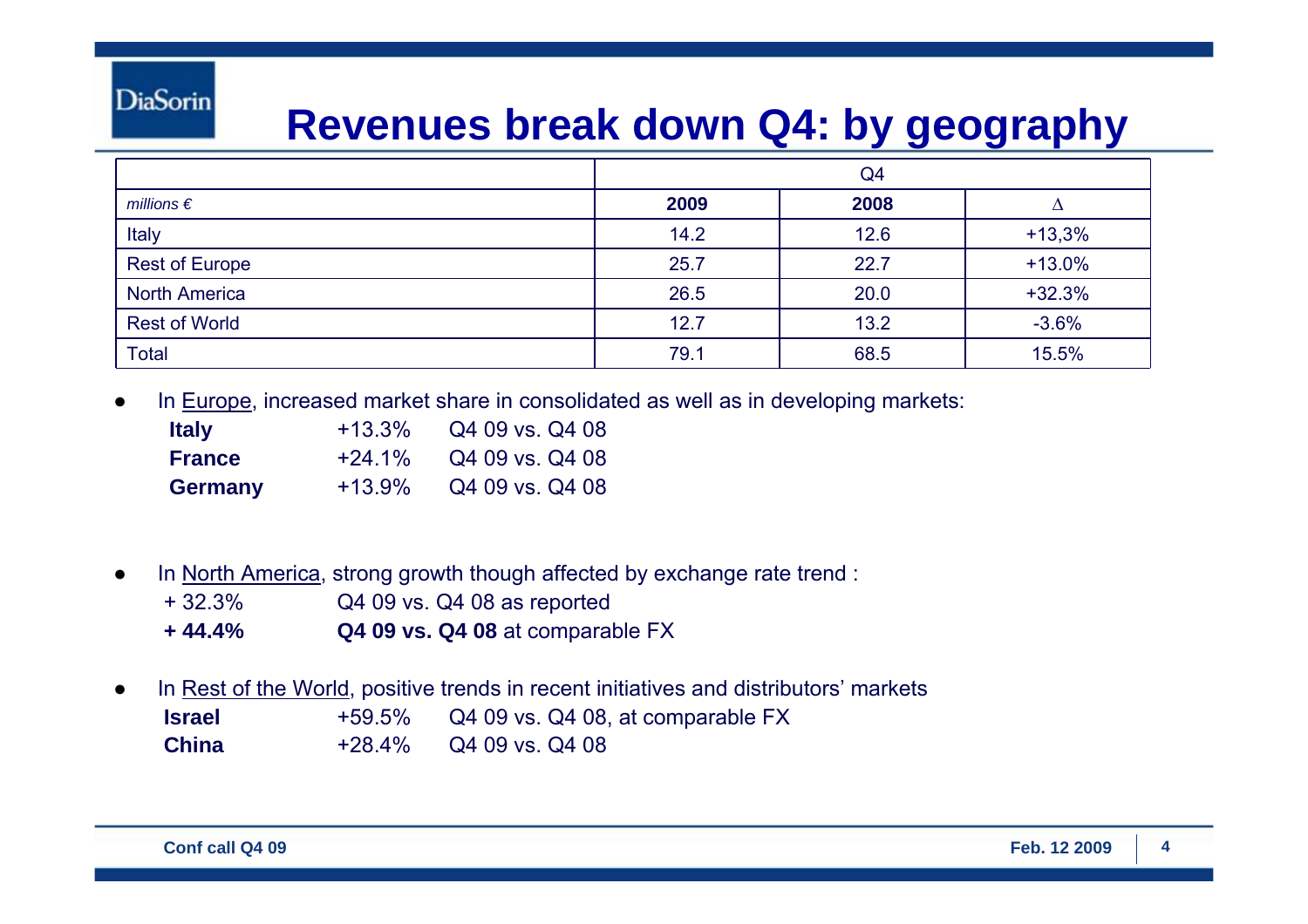## **Healthy improvement in profitability**

Profitability continue expanding:

| <b>Gross Margins</b> | $+23.2\%$ Q4 09 vs. Q4 08 |
|----------------------|---------------------------|
| <b>EBITDA</b>        | $+28.3\%$ Q4 09 vs. Q4 08 |
| EBIT                 | +33.5% Q4 09 vs. Q4 08    |

**from 66.3% to 70.7% of tot sales from 34.9% to 38.8% of tot sales from 28.6% to 33.0% of tot sales** 

Thanks to:

- ●Improved technology mix: CLIA revenues represents 66.1% in Q4 09 vs. 58.3% in Q4 08
- ●Strong growth in higher margin Vit. D sales
- ●Lower incidence of instrument depreciation on total sales

**Net Result +56.1%** Q4 09 vs. Q4 08 **from 14.8% to 20.0%** of tot sales

Note: net financial costs of **0.6 MM € in Q4 09** and of 2.4 MM € in Q4 08 **are non cash items**  related to the evaluation of group NFI in US dollars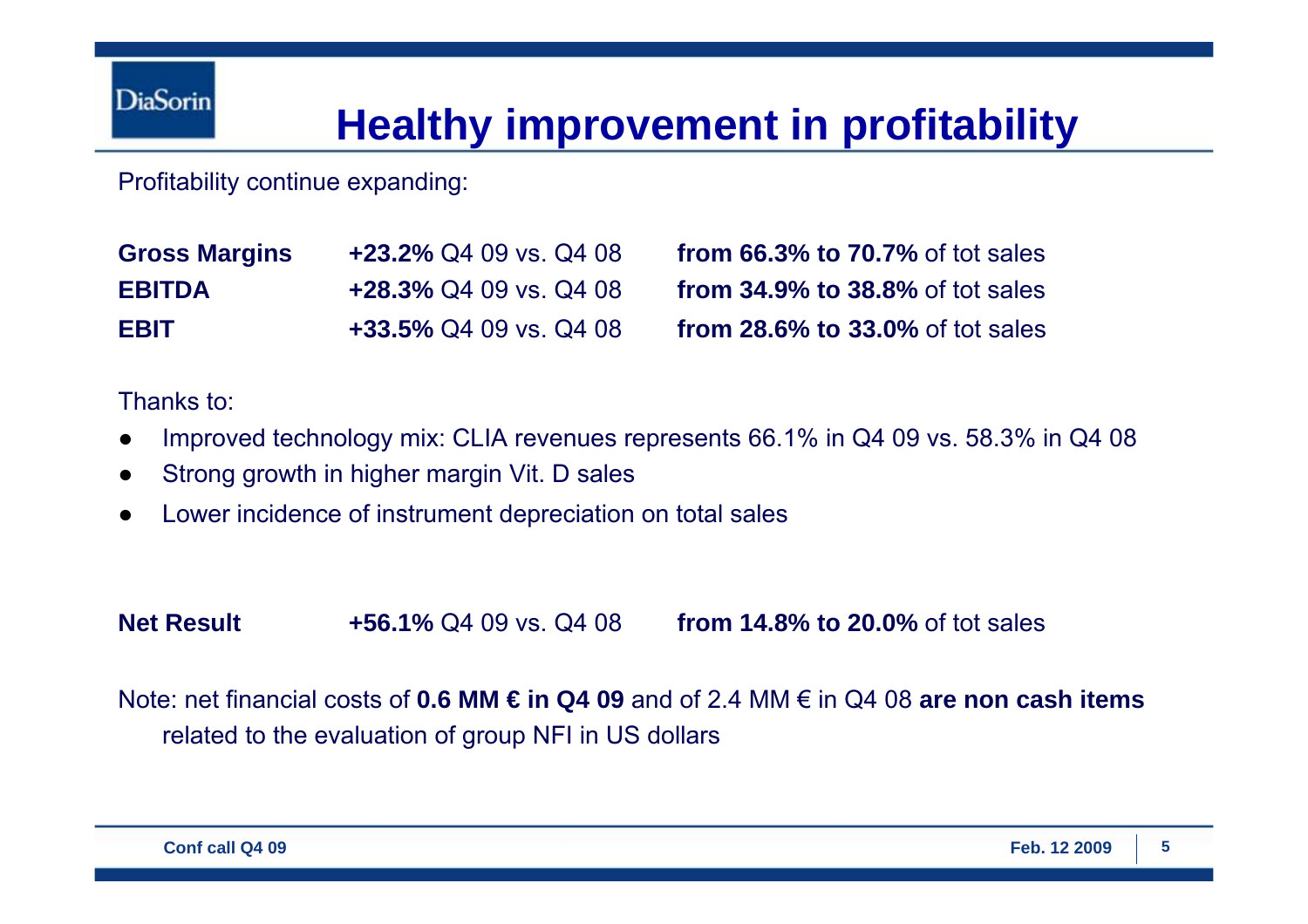**DiaSorin** 

#### **FY 2009E Results: income statement**

| millions $\epsilon$               | <b>FY 2009E</b> | <b>FY 2008</b> | $\Delta$ |
|-----------------------------------|-----------------|----------------|----------|
| <b>Net Revenues</b>               | 304.1           | 244.6          | $+24.3%$ |
| <b>Gross profit</b>               | 213.6           | 160.6          | $+33.0%$ |
| <b>Margin</b>                     | 70.2%           | 65.7%          |          |
| G&A                               | (32.4)          | (27.1)         |          |
| R&D                               | (16.1)          | (13.8)         |          |
| <b>S&amp;M</b>                    | (56.9)          | (47.5)         |          |
| <b>Total Operating Expenses</b>   | (105.4)         | (88.4)         |          |
| % on sales                        | (34.7%)         | $(36.1\%)$     |          |
| Other operating Income/(Expenses) | (2.8)           | (1.4)          |          |
| <b>Ebit</b>                       | 105.4           | 70.8           | $+49%$   |
| <b>Margin</b>                     | 34.7%           | 28.9%          |          |
| Net Financial Income/(Expense)    | (2.7)           | (10.9)         |          |
| Tax                               | (33.0)          | (22.4)         |          |
| <b>Net Result</b>                 | 69.8            | 37.5           | $+86.3%$ |
| <b>Ebitda</b>                     | 122.6           | 85.6           | $+43.2%$ |
| Margin                            | 40.3            | 35.0%          |          |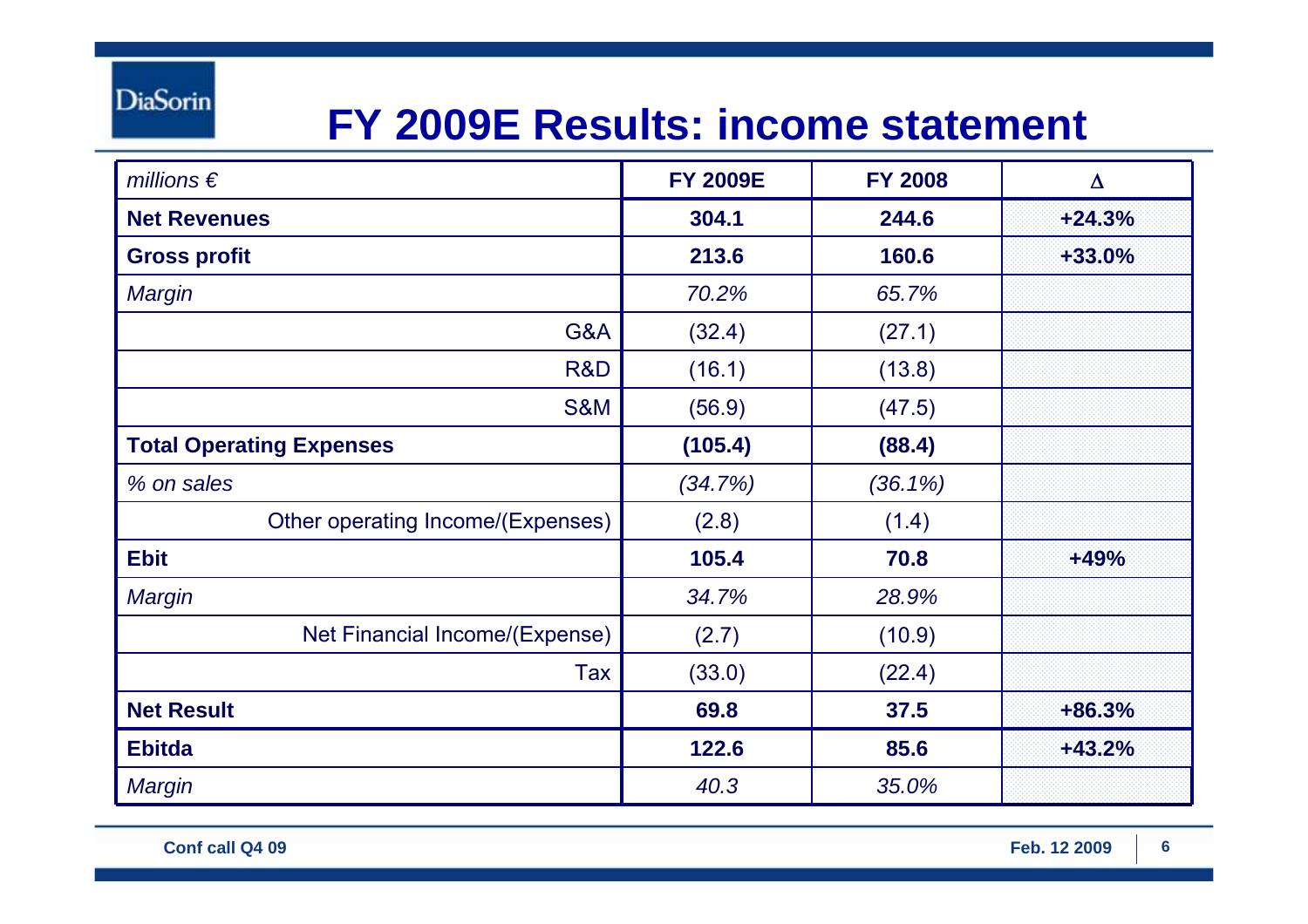#### **FY 2009E results: Net Result adjusted from except. item**

| millions $\epsilon$                                                            | <b>FY 2009E</b> | <b>FY 2008</b> |          |
|--------------------------------------------------------------------------------|-----------------|----------------|----------|
| <b>Net Result</b>                                                              | 69.8            | 37.5           | $+86.3%$ |
| Financial exchange gain/losses                                                 | (0.7)           | 6.3            |          |
| Tax effect                                                                     | 0.2             | (2.1)          |          |
| Net effect of substitutive tax for goodwill<br>step-ip and first time adoption | (4.5)           |                |          |
| <b>Adjusted Net Result</b>                                                     | 64.8            | 41.7           | $+55.4%$ |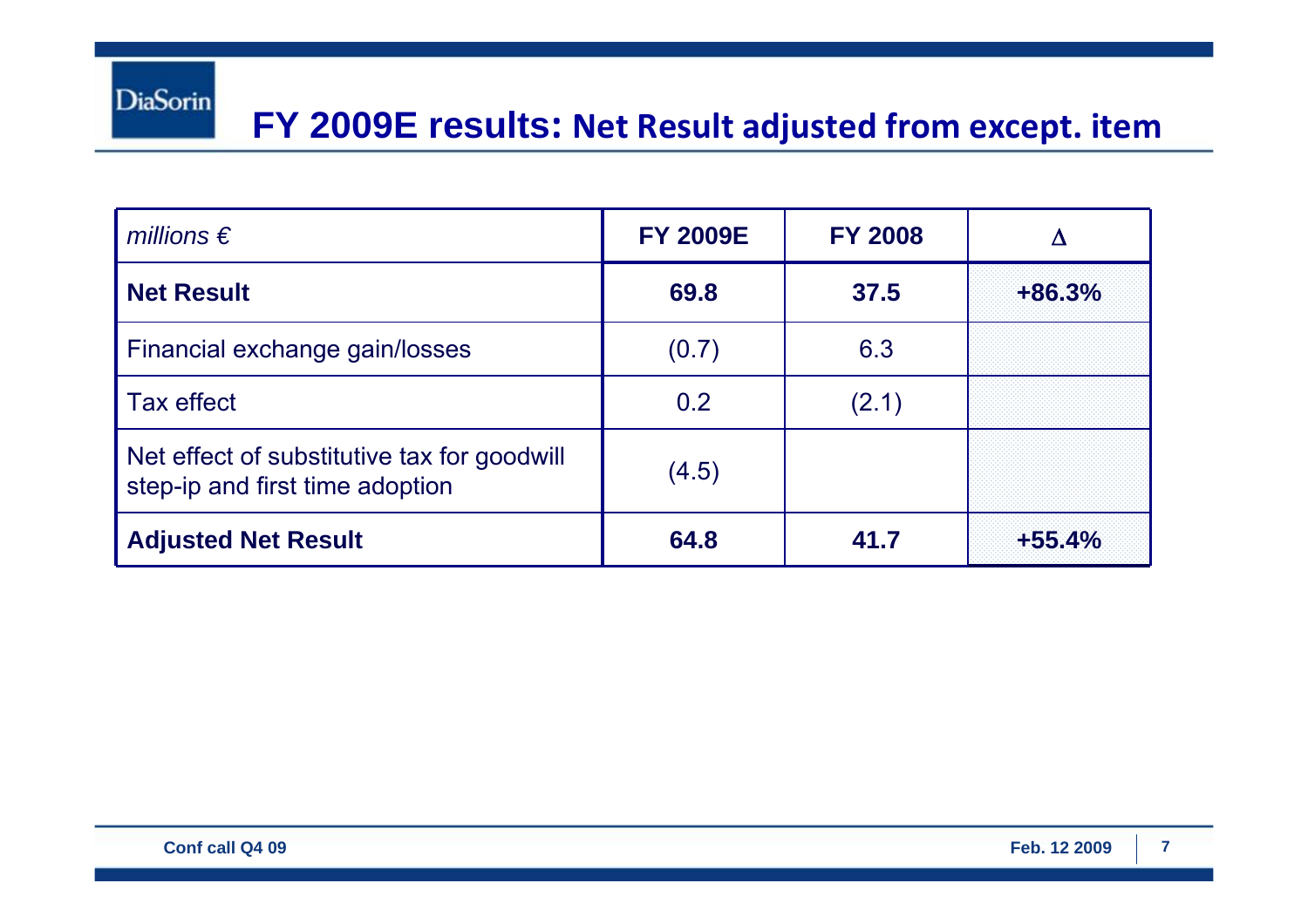#### **4Q results: balance sheet & cash flow**

| millions $\epsilon$           | 31/12/2009 | 31/12/2008 |
|-------------------------------|------------|------------|
| Total tangible asset          | 42,0       | 35.4       |
| Total intangible asset        | 96.6       | 93.3       |
| Other non-current asset       | 18.0       | 10.1       |
| <b>Net Working Capital</b>    | 75.6       | 57.7       |
| Other non-current liabilities | (25.4)     | (22.9)     |
| <b>Net Capital Employed</b>   | 206.9      | 173.9      |
| <b>Net Debt</b>               | 11.2       | (19.8)     |
| Total shareholder's' equity   | 218.2      | (154.1)    |

|                                               | Q4 09 | Q4 08 |
|-----------------------------------------------|-------|-------|
| Net change in cash and cash equivalents       | 7.3   | (4.8) |
| Cash and equivalents at the end of the period | 47.9  | 16.8  |